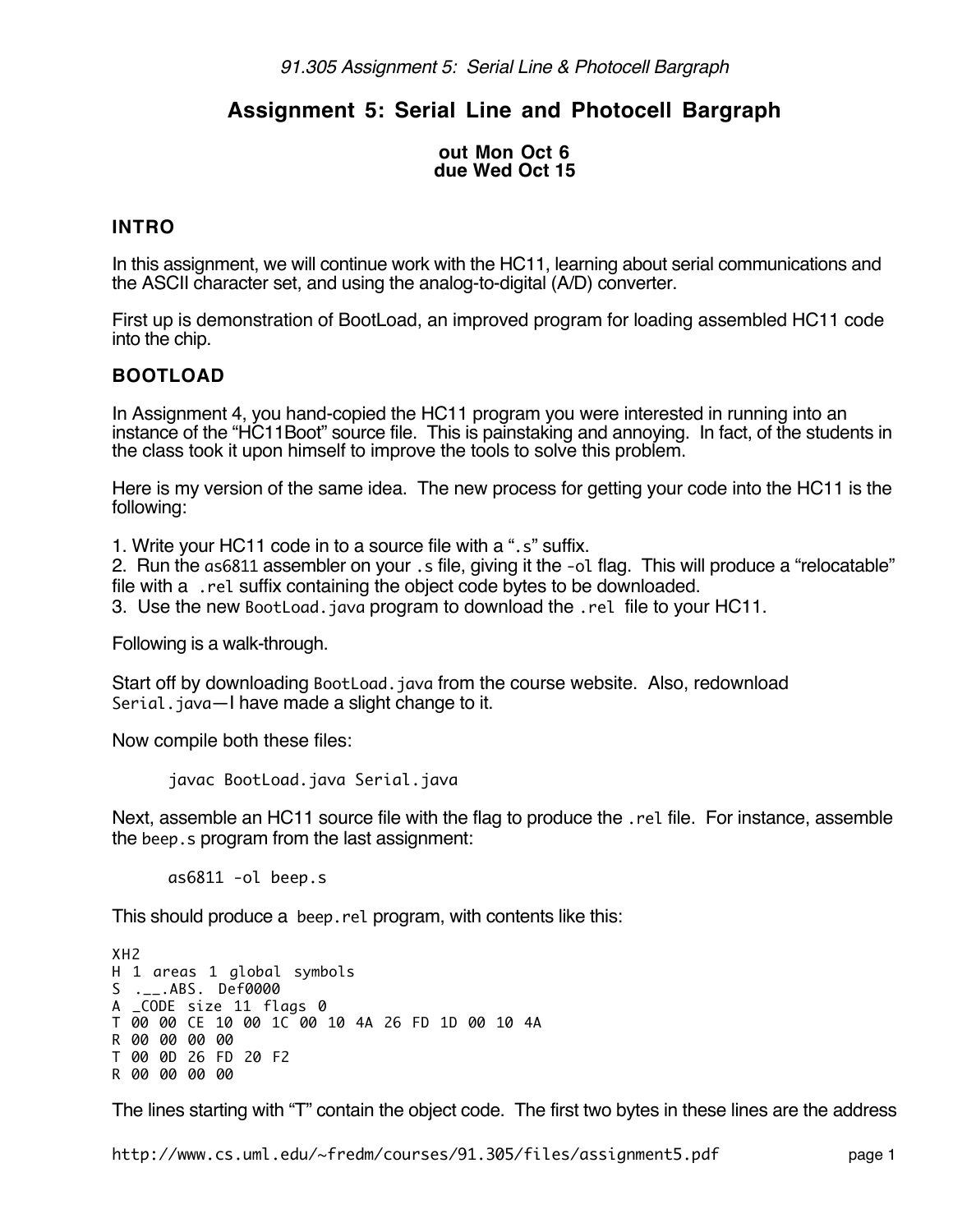where the code goes; the remainder of the bytes on these lines is the object code itself.

Finally, we are ready to download the beep code into the HC11. Do with with the new BootLoad:

java BootLoad beep COM1

The program will then download the code from beep.rel into the HC11, producing the following output:

```
Using serial port COM1
Read 17 bytes of code from file beep.rel
Serial port is open. Turn on HC11 and press <ENTER> to continue...
Writing to serial line...
done.
```
OK. Now we're ready to more productively code on the HC11.

# **PROBLEM 5–1: INTRO TO SERIAL COMMUNICATIONS**

In this exercise, we will learn how to transmit ASCII data over the serial line from the HC11, and receive and display it on the PC.

The following program serialxmit.s (available on the course website) will cause the HC11 to repeatedly transmit the ASCII character set beginning with code 0x21 (the exclamation point, '!') and ending with code 0x5a (the capital letter 'Z'):

```
;;; serialxmit.s
;;; counts from 0x21 to 0x5a on 68HC11 serial port and then repeats
base= 0x1000
scsr= 0x102e ; serial comms status reg
scdr= 0x102f ; serial comms data reg
      ldx #base \qquad \qquad ; pointer to register base
loop: ldaa #0x21 ; start with ASCII 0x21 to transmit
xmit: staa <scdr,x ; transmit reg a
       brclr <scsr,x,#0x40,. ; loop here until byte transmitted
      inca ; inc char to be transmitted
       cmpa #0x5B ; see if it's beyond ASCII 0x5a
      bne xmit \qquad \qquad ; no, send the next onebra loop \qquad \qquad ; reset char to 0x21
```
Let's look at the program in some detail.

The program begins by installing the value 0x1000 into the X register (the label base was previously assigned as 0x1000). This allows indexed-by-X instructions to be used to talk to the serial control registers.

Next, the value 0x21 is loaded into the A register. This will be the first byte that is transmitted.

At the next line, beginning with the label xmit, the value in the A register is written to the scdr (serial communications data register). This will cause the value in A to be written out the serial port.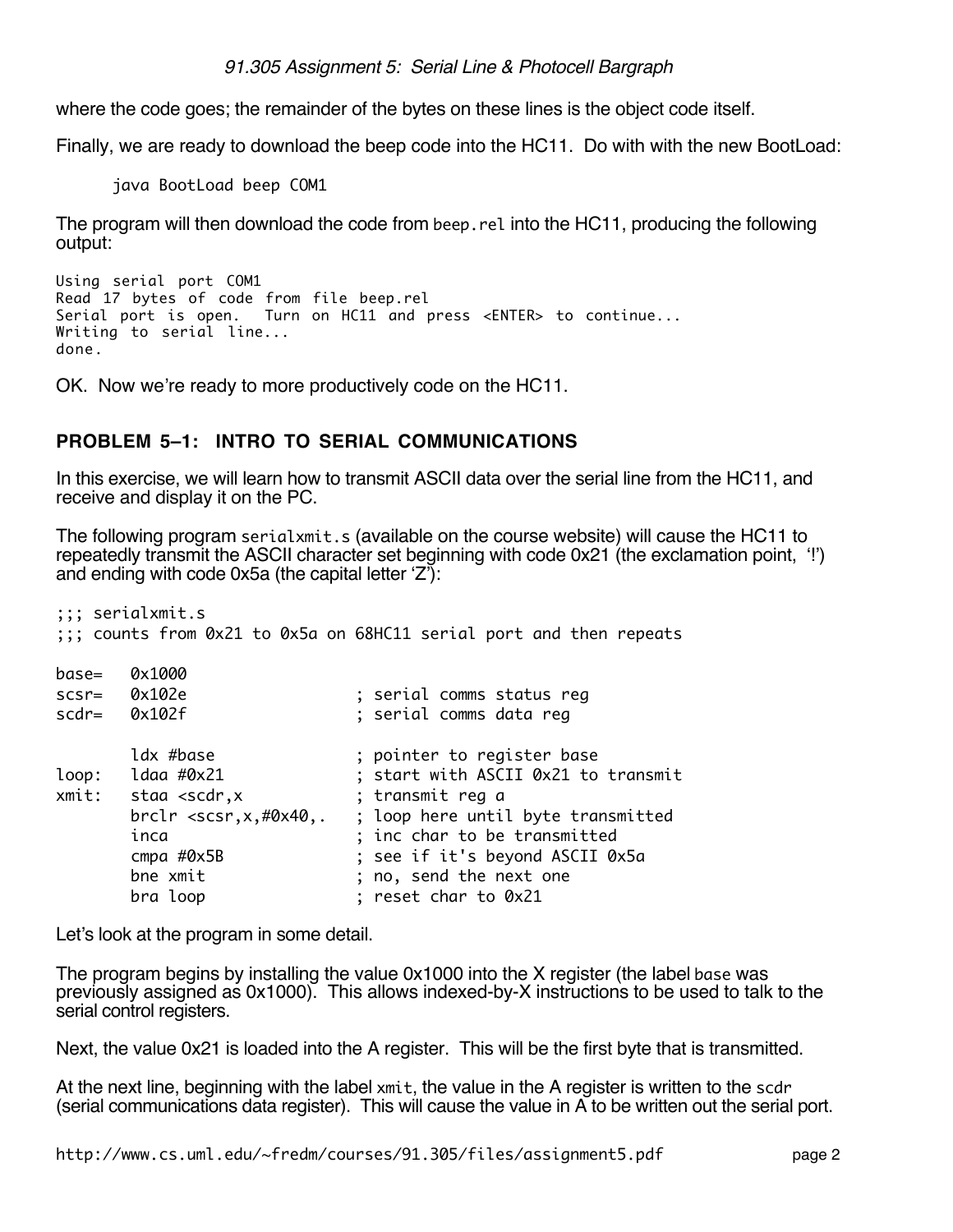Note that the indexed-by-X addressing mode is used. This requires a one-byte value which is added to the value in X to form the extended address. The less-than-symbol < is an operator in the assembler which takes the low byte of a label's value. Hence, the low byte of the scdr, or 0x2f, is taken and added to the 0x1000 in X to point to the scdr register.

To avoid overrunning the register, it is necessary to check a "busy" bit in the scsr (the serial communications status register). The next instruction does this. This is the "branch-if-bit-clear" instruction, which uses an indexed-by-X addressing mode. The <scsr when added to X points to the status register. The #0x40 operand indicates we are interested in testing the 2nd highest bit in this register (which, if you refer to the HC11 documention, is the Transmit Complete flag, with a 1 indicating it is complete). Finally, the dot at the end of the instruction is the address to which to jump. In the assembler syntax, the dot has a special meaning, which is: the address of the beginning of this instruction. Thus, the brclr will literally jump to itself if it bit is clear, which means that the serial transmit is still underway. Hence, we will be stuck here in this instruction until the transmit is done.

The next instructions increment the A register and loop in the appropriate way. After being incremented, the A register is compared with the value 0x5b (one higher than the last value we want transmitted). The compare value performs a subtraction  $(A - 0x5b)$ , in this case) and then throws the result away. But the compare does set the condition code bits, and next we test if the result was "not equal to zero," using the bne instruction. If it wasn't zero, we want to transmit this next value of A, so we jump to the xmit label. If it was zero, then A must have been 0x5b, and we don't want to transmit that, so we jump to the loop label, which resets A to 0x21 before transmitting again.

The serialxmit.s program is available on the course website. Assemble it to produce the .rel object file, and then download it to the HC11 using BootLoad.

Now, you need to run a terminal emulator on your PC in order to see what the code is doing. You may either (1) use a standard terminal emulator on your PC (e.g., HyperTerminal), with serial settings 1200-N-8-1 and no flow control, or (2) compile and run BootTerm. java (available on the course website). This is a version of the BootLoad program that, after booting the HC11, runs a tiny terminal program with the correct settings.

Regardless of the terminal emulator method, when you have it all working, you should see the following on your screen:

!"#\$%&'()\*+,–./0123456789:;<=>?@ABCDEFGHIJKLMNOPQRSTUVWXYZ!"#\$%&'()\*+,–./0123456789: ;<=>?@ABCDEFGHIJKLMNOPQRSTUVWXYZ!"#\$%&'()\*+,–./0123456789:;<=>?@ABCDEFGHIJKLMNOPQRST UVWXYZ!"#\$%&'()\*+,–./0123456789:;<=>?@ABCDEFGHIJKLMNOPQRSTUVWXYZ!"#\$%&'()\*+,–./01234 56789:;<=>?@ABCDEFGHIJKLMNOPQRSTUVWXYZ!"#\$%&'()\*+,–./0123456789:;<=>?@ABCDEFGHIJKLMN OPQRSTUVWXYZ!"#\$%&'()\*+,–./0123456789:;<=>?@ABCDEFGHIJKLMNOPQRSTUVWXYZ!"#\$%&'()\*+,–. /0123456789:;<=>?@ABCDEFGHIJKLMNOPQRSTUVWXYZ

etc.

Does it work? Make sure you have the HC11's serial transmit line (pin 43 of the chip) plugged into the "xmt" port of your dev board, not LED8!

There is nothing to turn in for this exercise, but you can't really go on to the next two problems until you have this working.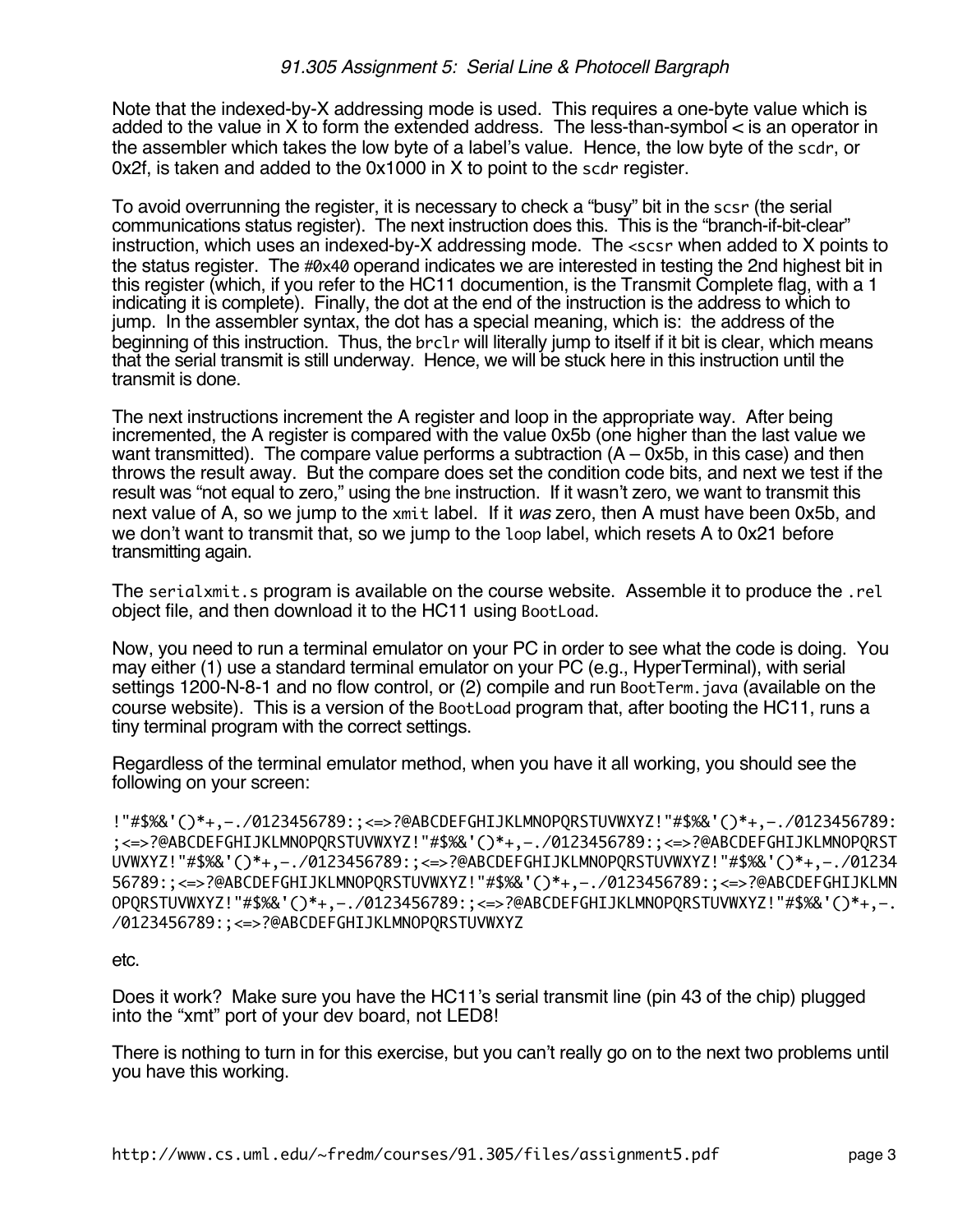# **PROBLEM 5–2: PORTC SERIAL DISPLAY PROGRAM**

Using the techniques presented in serialxmit.s, write an HC11 program that reads the value of the Port C register, converts it into an ASCII representation of its hexadecimal value, writes those two ASCII characters out the serial port, and then repeats. Also, between each "printing" of the Port C value, output the binary values 0xA followed by 0xD out the serial port. (These are the linefeed and carriage return characters, respectively, and will cause the terminal emulator to display your hex values each on their own line, rather than sprawled across the screen.)

Some notes on this exercise:

- Connect the eight Port C pins to your switch bank (pushbuttons and slide switches), so you can readily generate different values on Port C.
- The Port C register defaults as inputs in the HC11's bootstrap mode, so you can simply read the PORTC register (no other set-up is required) to read the pins.
- There is a sample ASCII table on page 58 of the Motorola M68HC11ERG document.
- Converting the Port C value to hexadecimal is relatively straightforward. You convert the high "nybble" (upper four bits) into the correct ASCII digit from 0 to 9 or A to F, send it out, and then convert the lower nybble and set it out.
- Masking operations (e.g., "ANDA #0xF0") and bit shift operations (e.g., "LSRA") should be helpful.
- Don't read the Port C register twice, first transforming the high nybble and then reading it again and transforming the low nybble! This could introduce errors if the Port C value changed between processing of the high nybble and the low nybble. Read it once and cache it between these two operations.
- You may wish to solve this problem incrementally rather than writing the whole entire code and then trying to get it to work! E.g., get the high-nybble conversion working and printing, then do the low nybble.

#### **What to Turn in**

Provide a copy of:

1. The assembled listing file (.lst) of your final HC11 code.

2. A print-out of a screen-snapshot of the results, showing you got it working. The screensnap should show the pixels on your PC's display, not a cut-n-paste of the characters being printed to the terminal emulator.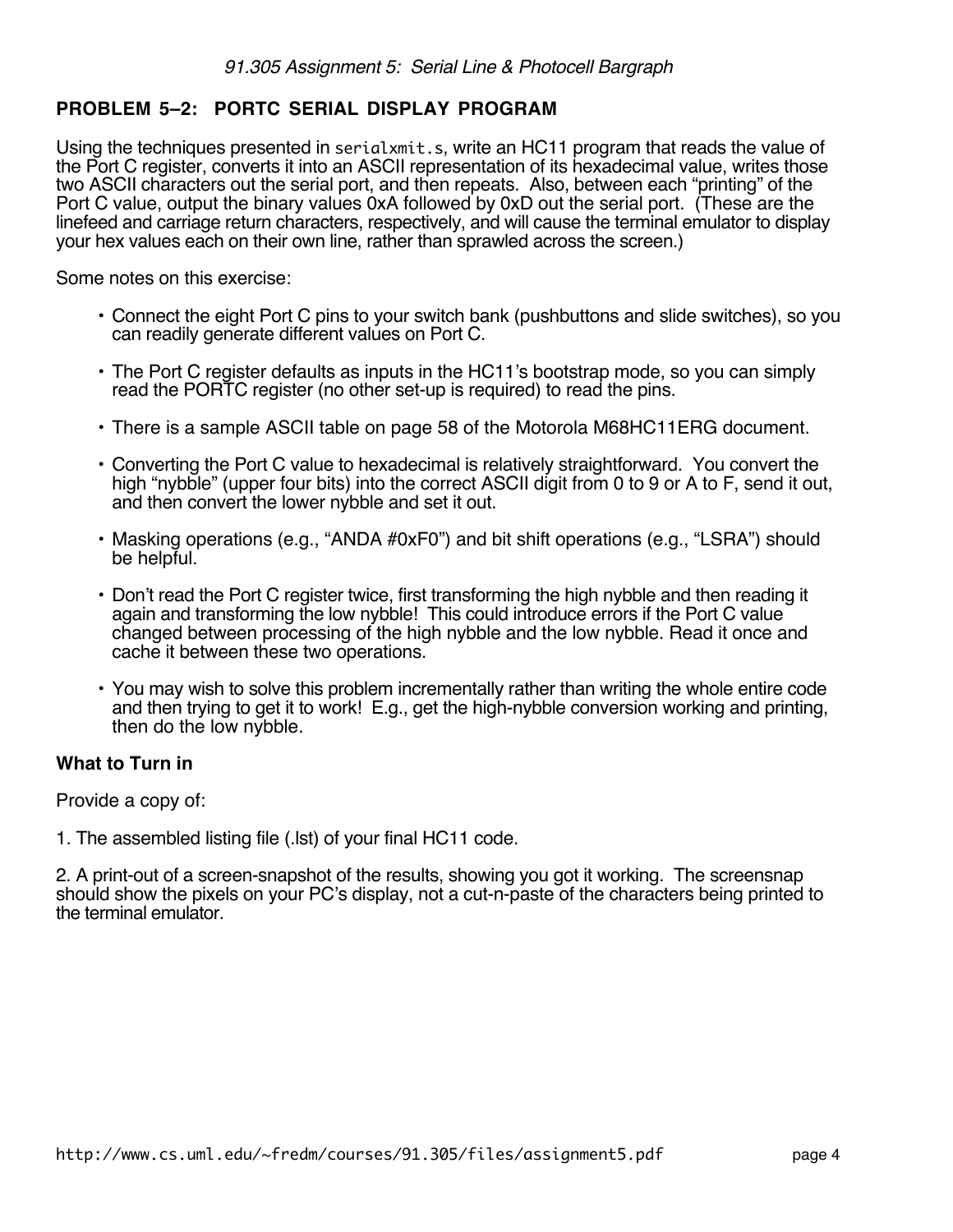# **PROBLEM 5–3: SERIAL LINE BARGRAPH LIGHT SENSOR**

In this exercise, you will construct a voltage divider using a light-sensitive photocell, and wire its output into one of the HC11 analog-to-digital (A/D) inputs. Using provided sample code, you will write a program that repeatedly displays the converted analog reading as a bargraph of 0 to 15 asterisks.

## **How To**

The photocell is wired in a "voltage divider" circuit as shown. The diagram on the left is the electrical schematic; on the right is a visual wiring guide.



The voltage divider generates an output voltage that is a function of the ratio of the two resistances in the legs of the converter. In this instance, the photocell is in the upper leg. Its resistance decreases with increasing light, causing a higher voltage result in this case.

#### **Sample Code**

The file analogdemo.s demonstrates how to initialize the HC11's analog-to-digital converter and make a conversion. The core functionality in the following code snippet:

|       | bset $\langle$ OPTION, X, #0x80 | ; set high bit of option -> turn on A/Ds |
|-------|---------------------------------|------------------------------------------|
| loop: | ldaa #0                         | ; select channel 0                       |
|       | staa ADCTL                      | ; start conversion                       |
|       | donelp: ldaa ADCTL              |                                          |
|       | bpl donelp                      | ; if high bit set, it's done             |
|       | ldaa ADR1                       | ; grab result!                           |

The full sample program repeatedly makes analog-to-digital conversions and prints to the serial line an ASCII representation of their hex value.

#### **How to Go About It**

To verify that your hardware is functioning properly, it is suggested that you first build the circuit and run the supplied analogdemo.s demo program. The demo program will repeatedly make analog